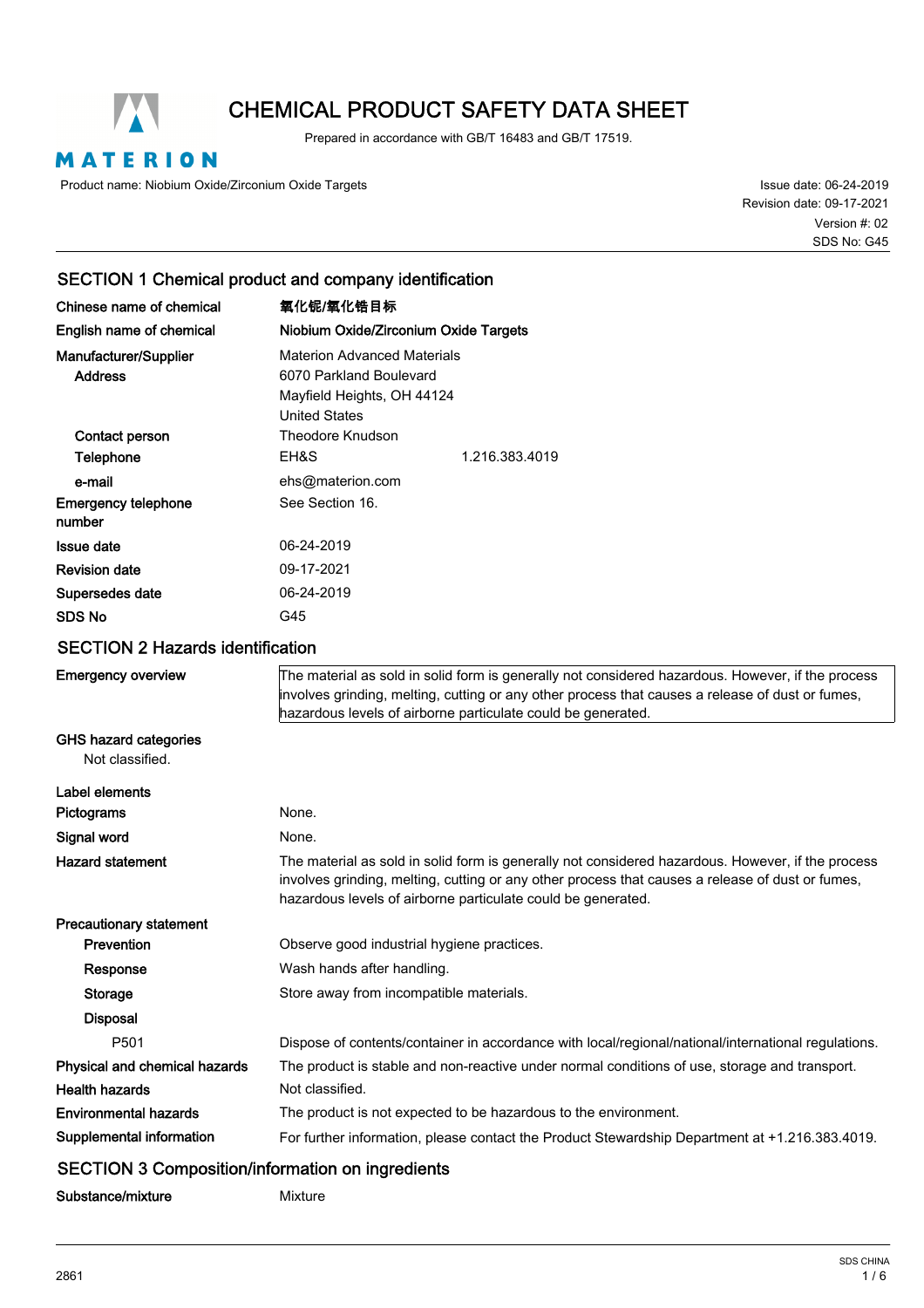| <b>Chemical name</b> | Concentration (%) | <b>CAS Number</b> |
|----------------------|-------------------|-------------------|
| 氧化铌                  | 50                | 12034-57-0        |
| Niobium Oxide        |                   |                   |
| 氧化锆                  | 50                | 1314-23-4         |
| Zirconium Oxide      |                   |                   |

### SECTION 4 First aid measures

| <b>Inhalation</b>                               | Call a physician if symptoms develop or persist.                                                                    |  |  |
|-------------------------------------------------|---------------------------------------------------------------------------------------------------------------------|--|--|
| Skin contact                                    | Get medical attention if irritation develops and persists.                                                          |  |  |
| Eye contact                                     | Get medical attention if irritation develops and persists.                                                          |  |  |
| Ingestion                                       | Rinse mouth. Get medical advice/attention if you feel unwell.                                                       |  |  |
| Most important symptoms and<br>health effects   | None known.                                                                                                         |  |  |
| Personal protection for first-aid<br>responders | Ensure that medical personnel are aware of the material(s) involved, and take precautions to<br>protect themselves. |  |  |

# SECTION 5 Fire-fighting measures

| Extinguishing media              | Powder. Dry sand.                                                                                          |
|----------------------------------|------------------------------------------------------------------------------------------------------------|
| Extinguishing media to avoid     | Water.                                                                                                     |
| Specific hazards                 | This product is not flammable.                                                                             |
| Special fire fighting procedures | Use fire-extinguishing media appropriate for surrounding materials. Wear suitable protective<br>equipment. |
| Protection of fire-fighters      | Wear suitable protective equipment.                                                                        |
| General fire hazards             | No unusual fire or explosion hazards noted.                                                                |
| Specific methods                 | Use standard firefighting procedures and consider the hazards of other involved materials.                 |

### SECTION 6 Accidental release measures

#### Personal precautions, protective equipment and emergency procedures

| For non-emergency<br>personnel                             | Keep unnecessary personnel away. Wear appropriate personal protective equipment. For personal<br>protection, see section 8 of the SDS. |
|------------------------------------------------------------|----------------------------------------------------------------------------------------------------------------------------------------|
| For emergency responders                                   | Keep unnecessary personnel away. Use personal protection recommended in Section 8 of the<br>SDS.                                       |
| <b>Environmental precautions</b>                           | Collect spillage.                                                                                                                      |
| Clean-up methods and materials<br>and containment measures | Collect spillage. Collect and dispose of spillage as indicated in section 13 of the SDS.                                               |
| <b>Prevention of secondary</b><br>hazards                  | Not available.                                                                                                                         |

# SECTION 7 Handling and storage

| Handling | Wash thoroughly after handling. Observe good industrial hygiene practices. |
|----------|----------------------------------------------------------------------------|
| Storage  | Store away from incompatible materials (see Section 10 of the SDS).        |

### SECTION 8 Exposure controls/personal protection

#### Exposure limits

| China OELs. Occupational Exposure Limits for Hazardous Agents in the Workplace, Chemical Hazardous Agents (GBZ |                     |
|----------------------------------------------------------------------------------------------------------------|---------------------|
| $2.1 - 2007$                                                                                                   |                     |
| Armen reported                                                                                                 | \ <i>I</i> _ I. . _ |

| <b>Components</b>               | Туре           | Value            |
|---------------------------------|----------------|------------------|
| Zirconium Oxide (CAS 1314-23-4) | <b>PC-STEL</b> | 10 mg/m $3$      |
|                                 | <b>PC-TWA</b>  | $5 \text{ mg/m}$ |

| Monitoring methods             | Not available.                                             |
|--------------------------------|------------------------------------------------------------|
| <b>Exposure guidelines</b>     | This material does not have established exposure limits.   |
| <b>Biological limit values</b> | No biological exposure limits noted for the ingredient(s). |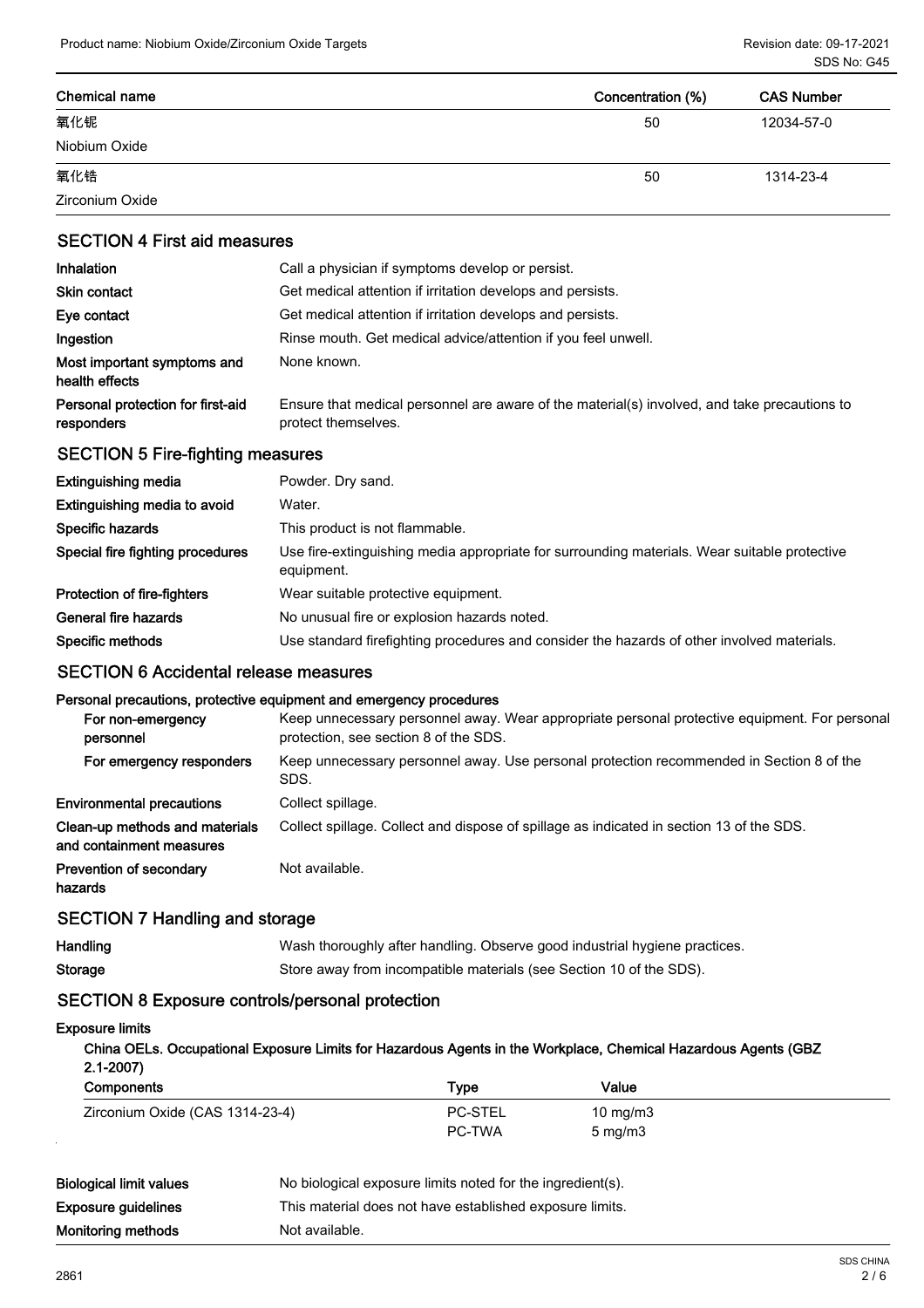| <b>Engineering measures</b>   | Good general ventilation (typically 10 air changes per hour) should be used. Ventilation rates<br>should be matched to conditions. If applicable, use process enclosures, local exhaust ventilation,<br>or other engineering controls to maintain airborne levels below recommended exposure limits. If<br>exposure limits have not been established, maintain airborne levels to an acceptable level. |
|-------------------------------|--------------------------------------------------------------------------------------------------------------------------------------------------------------------------------------------------------------------------------------------------------------------------------------------------------------------------------------------------------------------------------------------------------|
| Personal protective equipment |                                                                                                                                                                                                                                                                                                                                                                                                        |
| <b>Respiratory protection</b> | In case of insufficient ventilation, wear suitable respiratory equipment.                                                                                                                                                                                                                                                                                                                              |
| Hand protection               | Wear gloves to prevent metal cuts and skin abrasions during handling.                                                                                                                                                                                                                                                                                                                                  |
| Eye protection                | Wear safety glasses with side shields (or goggles).                                                                                                                                                                                                                                                                                                                                                    |
| Skin and body protection      | Use personal protective equipment as required.                                                                                                                                                                                                                                                                                                                                                         |

# SECTION 9 Physical and chemical properties

| Appearance                                                 |                                                             |
|------------------------------------------------------------|-------------------------------------------------------------|
| <b>Physical state</b>                                      | Solid.                                                      |
| Form                                                       | Solid.                                                      |
| Color                                                      | Silver.                                                     |
| Odor                                                       | None.                                                       |
| <b>Odor threshold</b>                                      | Not applicable.                                             |
| pH                                                         | Not applicable.                                             |
| Melting point/freezing point                               | 3992 - 4352 °F (2200 - 2400 °C) estimated / Not applicable. |
| Boiling point, initial boiling point,<br>and boiling range | Not applicable.                                             |
| Flash point                                                | Not applicable.                                             |
| Flammability limit - lower (%)                             | Not available.                                              |
| Flammability limit - upper (%)                             | Not available.                                              |
| Explosive limit - lower (%)                                | Not applicable.                                             |
| Explosive limit - lower (%)<br>temperature                 | Not applicable.                                             |
| Explosive limit - upper (%)                                | Not applicable.                                             |
| Explosive limit - upper (%)<br>temperature                 | Not applicable.                                             |
| Vapor pressure                                             | Not applicable.                                             |
| Vapor density                                              | Not applicable.                                             |
| <b>Relative density</b>                                    | Not applicable.                                             |
| <b>Density</b>                                             | $8.10 - 8.40$ g/cm3                                         |
| Solubility(ies)                                            |                                                             |
| Solubility (water)                                         | Insoluble.                                                  |
| <b>Partition coefficient</b><br>(n-octanol/water)          | Not applicable.<br>Not applicable.                          |
| Auto-ignition temperature                                  | Not applicable.                                             |
| Decomposition temperature                                  | Not applicable.                                             |
| <b>Evaporation rate</b>                                    | Not applicable.                                             |
| Flammability (solid, gas)                                  | None known.                                                 |
| Other data                                                 |                                                             |
| <b>Explosive properties</b>                                | Not explosive.                                              |
| <b>Oxidizing properties</b>                                | Not oxidizing.                                              |
| <b>Viscosity</b>                                           | Not applicable.                                             |
| <b>SECTION 10 Stability and reactivity</b>                 |                                                             |
|                                                            |                                                             |

|  |           | ------- |
|--|-----------|---------|
|  |           |         |
|  | Stahility |         |

Reactivity The product is stable and non-reactive under normal conditions of use, storage and transport. Stability **Stability** Material is stable under normal conditions.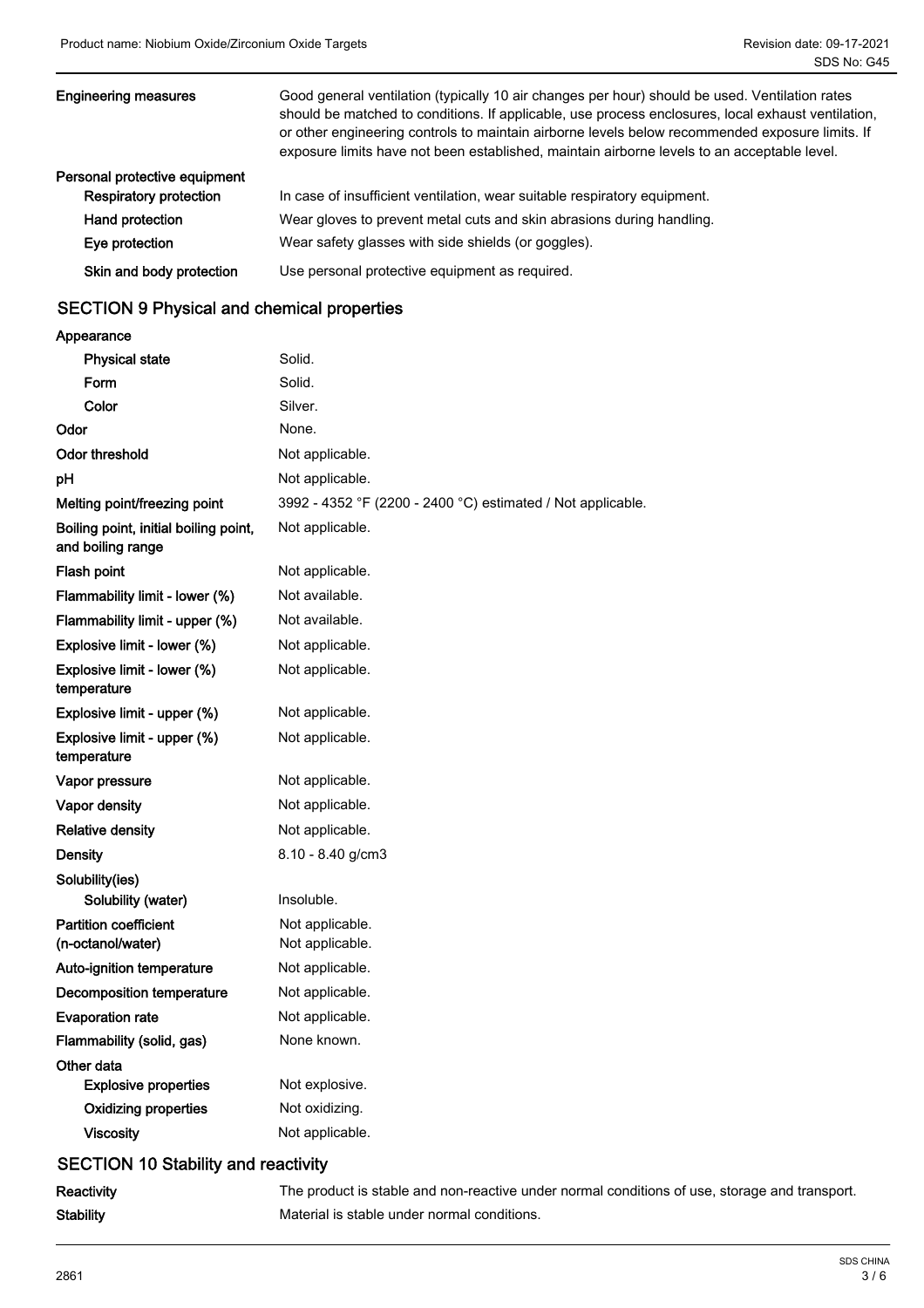| Possibility of hazardous<br>reactions | No dangerous reaction known under conditions of normal use. |
|---------------------------------------|-------------------------------------------------------------|
| Conditions to avoid                   | Contact with incompatible materials.                        |
| Incompatible materials                | Strong bases. Strong oxidizing agents. Halogens.            |
| Hazardous decomposition<br>products   | No hazardous decomposition products are known.              |

# SECTION 11 Toxicological information

| <b>Acute toxicity</b>                                         | None known.                                 |
|---------------------------------------------------------------|---------------------------------------------|
| Routes of exposure                                            | Not established.                            |
| Symptoms                                                      | None known.                                 |
| Skin corrosion/irritation                                     | Not classified.                             |
| Serious eye damage/eye<br>irritation                          | Not likely, due to the form of the product. |
| Respiratory or skin sensitization                             |                                             |
| <b>Respiratory sensitization</b>                              | Not a respiratory sensitizer.               |
| <b>Skin sensitizer</b>                                        | Not a skin sensitizer.                      |
| Germ cell mutagenicity                                        | Not classified.                             |
| Carcinogenicity                                               | Not classified.                             |
| Toxic to reproduction                                         | Not classified.                             |
| Specific target organ toxicity<br>following single exposure   | Not classified.                             |
| Specific target organ toxicity<br>following repeated exposure | Not classified.                             |
| <b>Aspiration hazard</b>                                      | Not an aspiration hazard.                   |
| <b>Chronic effects</b>                                        | No data recorded.                           |

# SECTION 12 Ecological information

| <b>Ecotoxicity</b>            | Not available.                                                                                                                                                                             |
|-------------------------------|--------------------------------------------------------------------------------------------------------------------------------------------------------------------------------------------|
| Persistence and degradability | No data is available on the degradability of this product.                                                                                                                                 |
| <b>Bioaccumulation</b>        | No data available.                                                                                                                                                                         |
| Mobility in soil              | Not applicable.                                                                                                                                                                            |
| Other hazardous effects       | No other adverse environmental effects (e.g. ozone depletion, photochemical ozone creation<br>potential, endocrine disruption, global warming potential) are expected from this component. |

# SECTION 13 Disposal considerations

| Residual waste             | Dispose of in accordance with local regulations. Empty containers or liners may retain some<br>product residues. This material and its container must be disposed of in a safe manner (see:<br>Disposal instructions).                                                                                                                                                                                                       |
|----------------------------|------------------------------------------------------------------------------------------------------------------------------------------------------------------------------------------------------------------------------------------------------------------------------------------------------------------------------------------------------------------------------------------------------------------------------|
| Contaminated packaging     | Since emptied containers may retain product residue, follow label warnings even after container is<br>emptied. Empty containers should be taken to an approved waste handling site for recycling or<br>disposal.                                                                                                                                                                                                             |
| Local disposal regulations | Collect and reclaim or dispose in sealed containers at licensed waste disposal site. This material<br>and its container must be disposed of as hazardous waste. Do not allow this material to drain into<br>sewers/water supplies. Do not contaminate ponds, waterways or ditches with chemical or used<br>container. Dispose of contents/container in accordance with local/regional/national/international<br>regulations. |

# SECTION 14 Transport information

### CNDG

Not regulated as dangerous goods.

#### IATA

Not regulated as dangerous goods.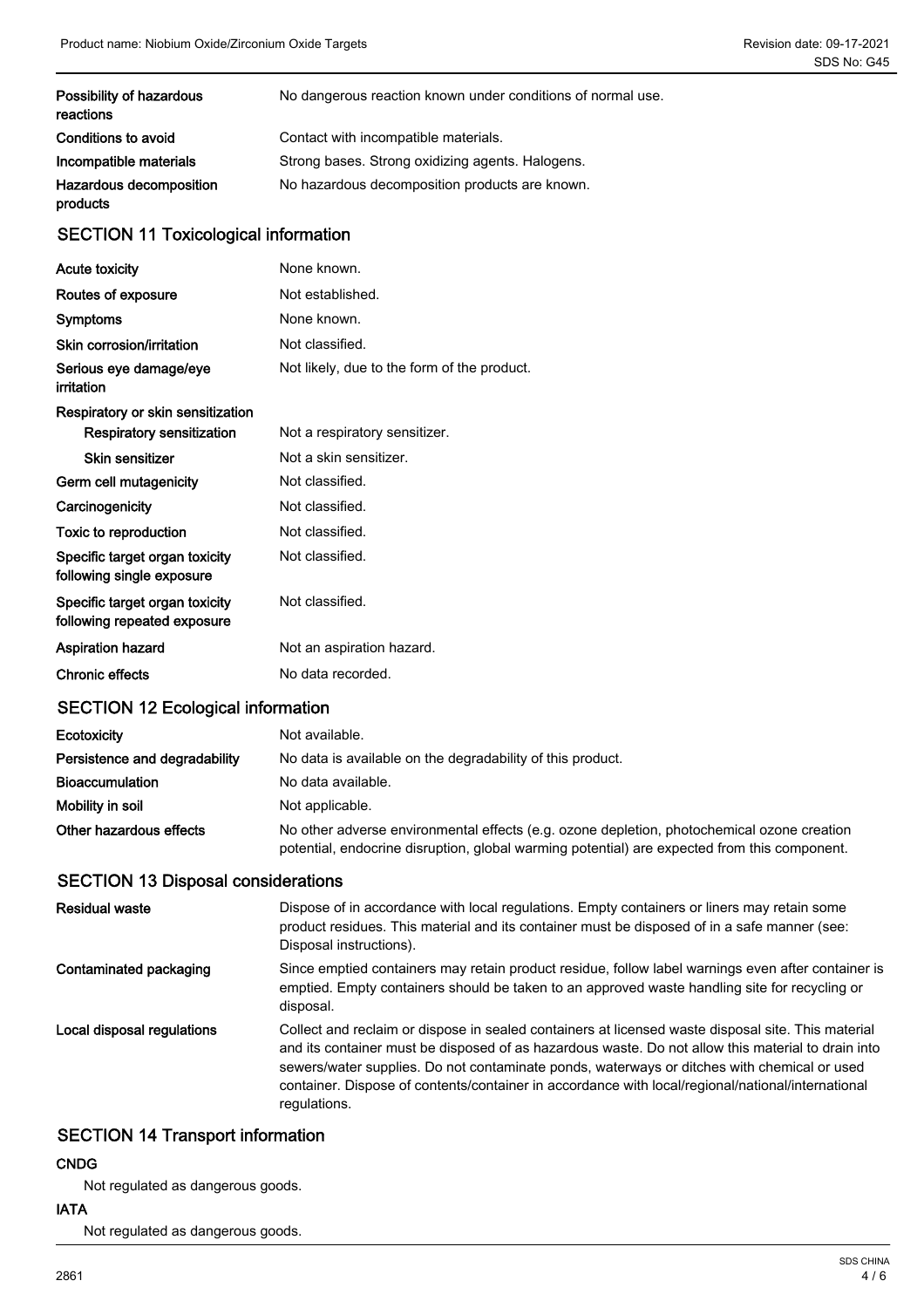#### IMDG

Not regulated as dangerous goods.

Transport in bulk according to Not applicable. Annex II of MARPOL 73/78 and the IBC Code

#### SECTION 15 Regulatory information

#### Law of the People's Republic of China on Prevention and Control of Occupational Diseases

#### Classification of occupational disease hazards

Zirconium and its compounds (CAS 1314-23-4)

#### Regulations on the Control over Safety of Dangerous Chemicals

Not regulated.

#### Provision on the Environmental Administration of New Chemical Substances

#### China Inventory of Existing Chemical Substances

| Country(s) or region | Inventory name                                     | On inventory (yes/no)* |
|----------------------|----------------------------------------------------|------------------------|
| China                | Inventory of Existing Chemical Substances in China | No                     |
|                      | (IECSC)                                            |                        |

\*A "Yes" indicates that all components of this product comply with the inventory requirements administered by the governing country(s) A "No" indicates that one or more components of the product are not listed or exempt from listing on the inventory administered by the governing country(s).

| Other regulations | This safety data sheet conforms to the following laws, regulations and standards:         |
|-------------------|-------------------------------------------------------------------------------------------|
|                   | Measures for the Safe Use of Chemicals in Workplaces                                      |
|                   | General Rules for Preparation of Precautionary Labels for Chemicals (GB15258-2009)        |
|                   | Regulations on Labor Protection in Workplaces Where Toxic Products Are Used               |
|                   | Packing Symbol of Dangerous Goods (GB190-2009)                                            |
|                   | Regulations on the Control over Safety of Dangerous Chemicals                             |
|                   | Safety Data Sheet for Chemical Products - Content and Order of Sections (GB/T 16483-2008) |
|                   | Packing - Pictorial Marking for Handling of Goods (GB/T191-2009)                          |
|                   |                                                                                           |

#### International regulations

- Stockholm Convention
	- Not applicable.

## Rotterdam Convention

Not applicable.

### Montreal Protocol

Not applicable.

### Kyoto protocol

Not applicable.

### Basel Convention

Not applicable.

### SECTION 16 Other information

| <b>References</b>          | EPA: AQUIRE database<br>NLM: Hazardous Substances Data Base<br>US. IARC Monographs on Occupational Exposures to Chemical Agents |
|----------------------------|---------------------------------------------------------------------------------------------------------------------------------|
| <b>Further information</b> | <b>Transportation Emergency</b><br>Call Chemtrec at:<br>International: 703.741.5970<br>Spain: 900.868.538                       |
|                            | Switzerland: 0800.564.402<br>Chemtrec's toll free, mobile-enabled number in Germany - 0800 1817059                              |